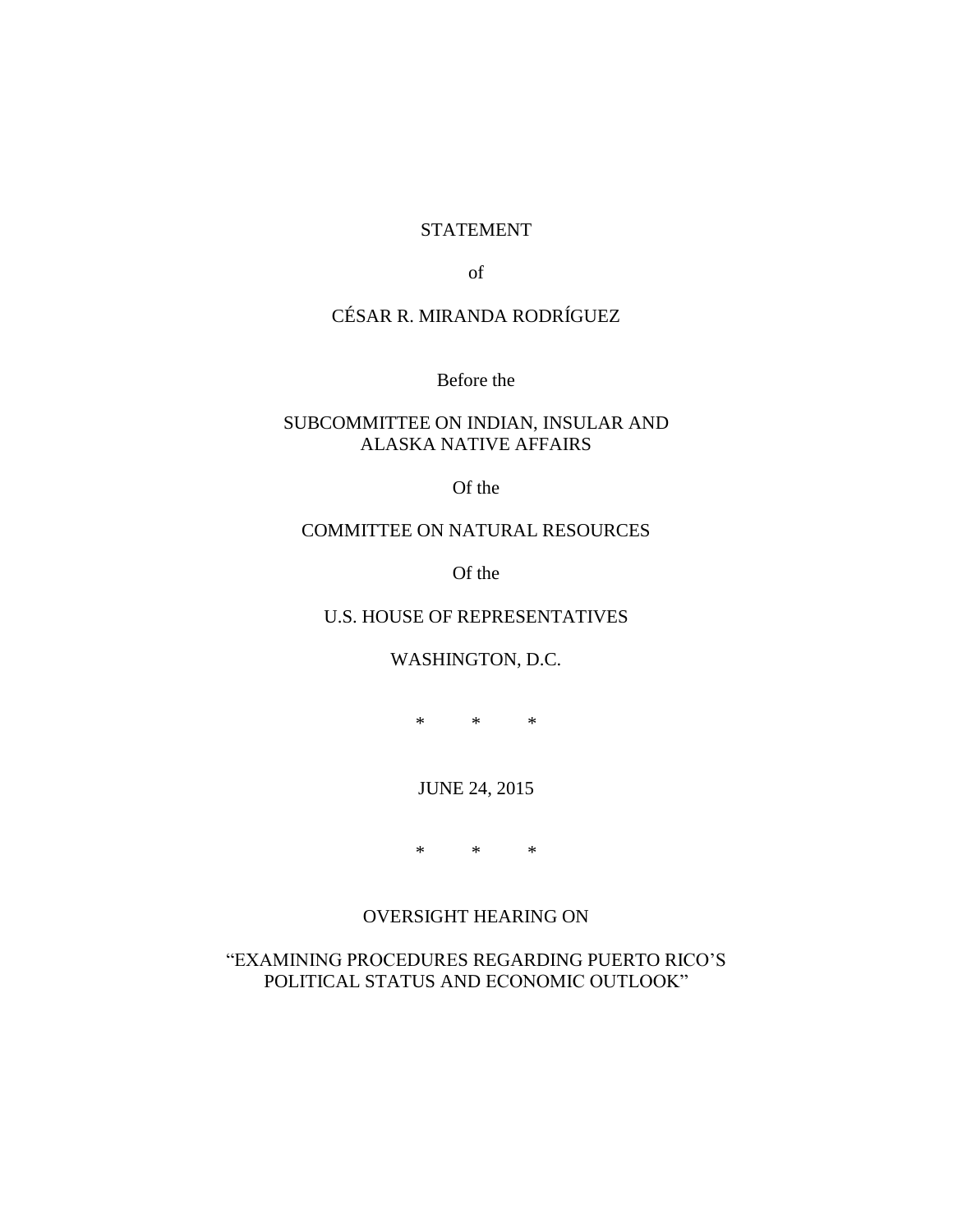Chairman Young, Ranking Member Ruiz, and members of the subcommittee:

My name is César R. Miranda Rodríguez, and I am the Secretary of Justice of Puerto Rico. I am the chief legal officer of Puerto Rico and the chief executive of the Department of Justice (the "DOJ"). Prior to my appointment as Secretary of Justice in January 2014, I served as Chief of Staff under former Governor Sila M. Calderon and in many other posts as a public servant. I am appearing today before this subcommittee representing the Governor of Puerto Rico.

We have been invited today to discuss an issue over which there is no consensus, but quite the opposite either in Puerto Rico or in Congress. The status of Puerto Rico is a debate in which we have been perpetually immersed for well over the century. It has always been a divisive matter in Puerto Rico as in Congress. Recognizing the importance of such a historical debate but taking into consideration the extreme fiscal and economic crisis that we are facing in Puerto Rico, I honestly prefer to direct my participation to address other matters of the utmost importance for our Island, in which there is a common understanding and consensus.

The first of these issues is the approval of H.R. 870, which was introduced by our Resident Commissioner. H.R. 870 would amend the U.S. Bankruptcy Code to treat Puerto Rico like a "state" for purposes of Chapter 9. Its approval is supported among all political parties in Puerto Rico and among informed experts and intellectuals in the United States. In addition to passing H.R. 870, and as I discuss below, there are other uncontroversial measures Congress can take to assist Puerto Rico, including crafting a limited exemption for Puerto Rico from the Jones Act, fixing the automatic sunset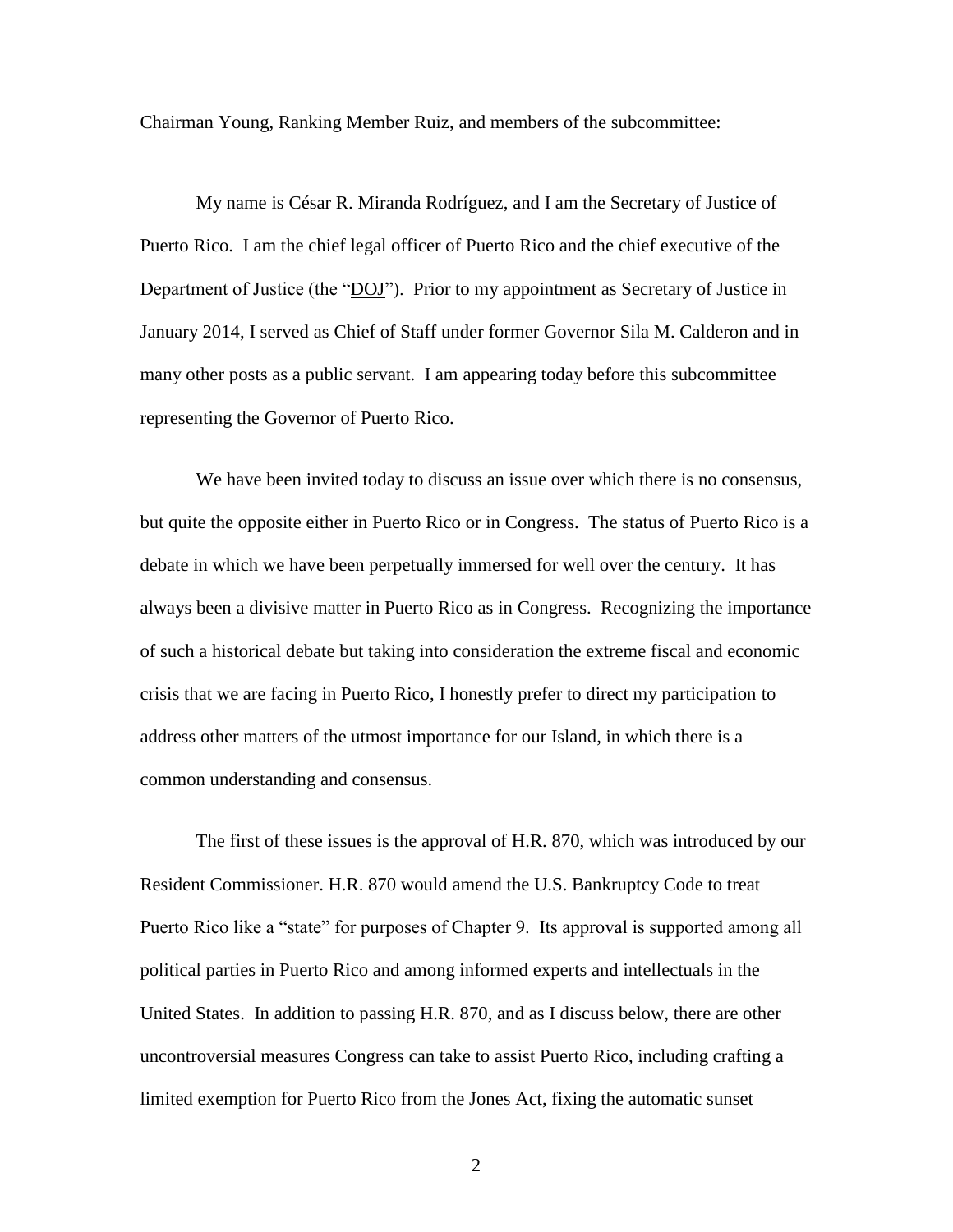provisions of health care funding, and providing much-needed certainty on creditability of certain taxes paid in Puerto Rico. These are just a few of the ways in which Congress can assist Puerto Rico.

#### Economic Crisis in Puerto Rico

I would like to begin by emphasizing that the fiscal and economic situation in Puerto Rico has reached a tipping point. The Legislative Assembly has declared a fiscal emergency, the credit markets have closed their doors, and many of Puerto Rico's public institutions face liquidity crises. The situation is truly dire, and it is important to tell why it is so.

Puerto Rico's economy is closely tied to that of the United States but was disproportionately and adversely impacted by the U.S. financial crisis and the "Great Recession." The Commonwealth has experienced high unemployment rates, steady population decline, loss of industry, consecutive budget deficits, and truly unprecedented levels of debt and unfunded pension obligations. A number of significant economic and legal factors have contributed to this fiscal crisis. An example of this is the repeal and phase-out by Congress of Section 936 of the Internal Revenue Code, which, until its phase-out in 2005, provided tax benefits for certain businesses (including large pharmaceutical companies) operating in Puerto Rico. The elimination of these tax benefits led to a significant loss of employment in Puerto Rico's manufacturing sector, and generated strong headwinds for economic growth. Other factors include the decline in the local housing sector, the failure of a number of local banking entities, and the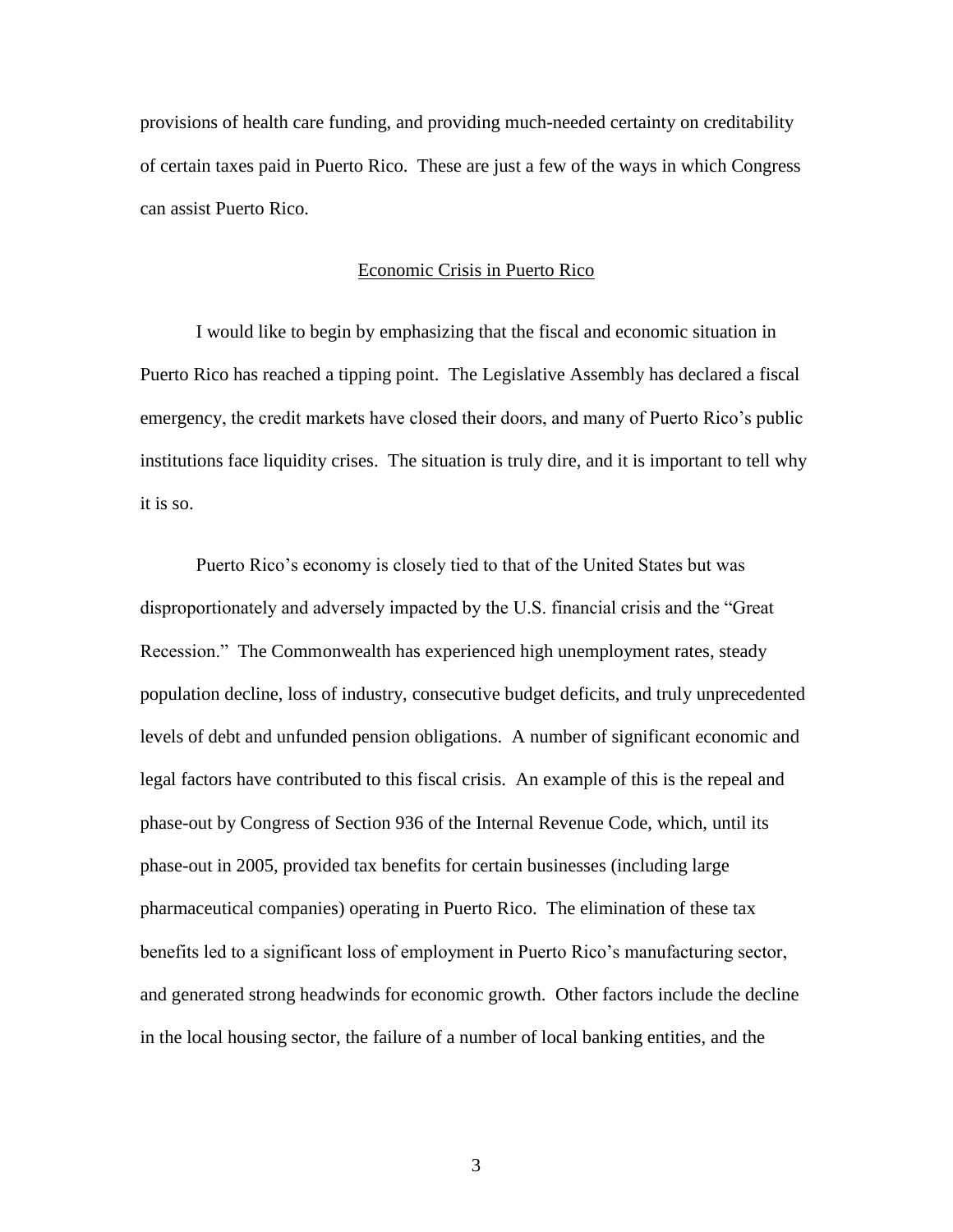doubling in oil prices between 2005 and 2012 (this posed a major problem for the Commonwealth given its dependence on oil for virtually all of its power generation).

The Commonwealth has also been experiencing an unemployment crisis. In fact, unemployment remained above 15% for many years following the financial crisis, suggesting continued weakness in Puerto Rico's economy. Unemployment dropped to a still-elevated rate of 12.1% at the end of 2014 while unemployment in the rest of the United States dropped to 5.6%. The loss of employment opportunities in the Commonwealth has caused an increasing number of residents to seek opportunities in the mainland. Many residents that are leaving are those with the greatest earnings potential, while many who remain strain existing resources at a time when the Commonwealth is least able to meet such demands. In fact, nearly half of all residents in Puerto Rico qualify for low-income health insurance subsidies, and the average personal income per capita, including transfer payments, was approximately \$17,000 in fiscal year 2013.

Puerto Rico's unprecedented economic difficulties have contributed to rising budget deficits at all levels of government, including at Puerto Rico's public corporations. Historically, these entities have relied on access to the credit markets, interim financing from the Government Development Bank for Puerto Rico (the "GDB"), and private-sector banks to cover budget shortfalls and provide essential services. Today, these entities have been closed out of the credit markets and are unable to refinance any portion of their nearly \$73 billion in outstanding public debt. In addition, Puerto Rico's public pension funds, though subject to a major overhaul during fiscal year 2014 that reduced future annual cash flow needs, still face significant unfunded liabilities, which will require increased governmental contributions in the coming years.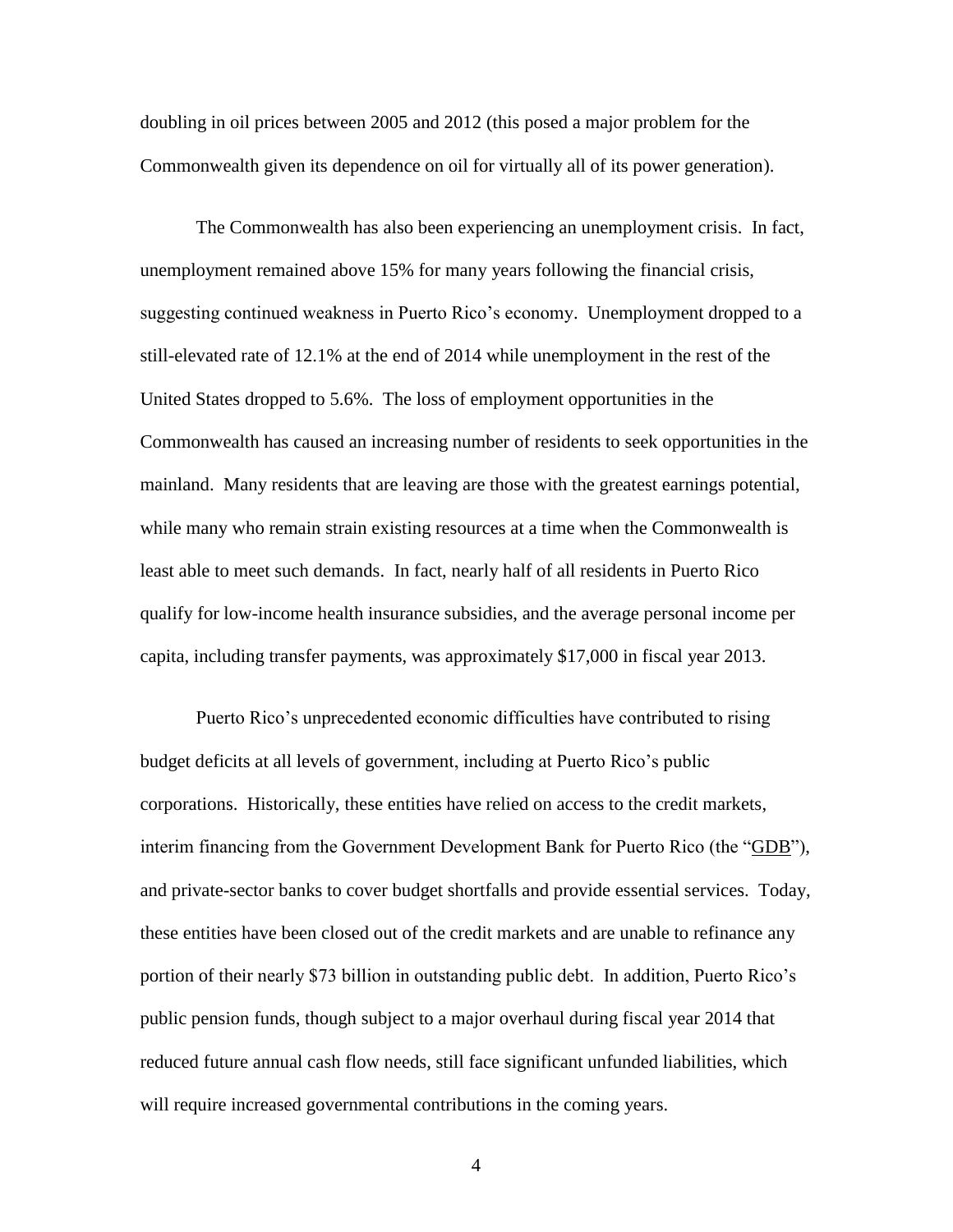Governor Alejandro García Padilla and has taken unprecedented fiscal measures in an effort to achieve long-term fiscal sustainability in Puerto Rico. Within two years of taking office, for example, the Padilla administration reduced budget deficits, imposed unprecedented cost-control measures at the central government and public corporation levels, established limits on government payroll (as of November 2014, there were 92,842 government employees, compared to 139,640 in 2008), implemented comprehensive pension reform, imposed loan origination discipline at the GDB, reformed rates at certain public corporations, and completed and is actively exploring publicprivate partnerships.

One critical component of achieving fiscal sustainability is ensuring that Puerto Rico's governmental instrumentalities are self-sufficient. In Puerto Rico, public services, including water and wastewater services, electric power, and transportation are performed by state-owned public corporations. The most critical public corporations in Puerto Rico are: (1) the Puerto Rico Electric Power Authority (often referred to as "PREPA"), which provides substantially all of the electricity to residents, businesses and governmental units in Puerto Rico; (2) the Puerto Rico Aqueduct and Sewer Authority (often referred to as "PRASA"), which provides 97% of the water and 59% of the wastewater services to residents in Puerto Rico; and (3) the Puerto Rico Highways and Transportation Authority (often referred to as "PRHTA"), which is responsible for highway construction and maintenance on the island.

The fact that Puerto Rico is an island exacerbates its already high cost of providing these services. In November 2014, for example, utility customers in Puerto Rico paid more than twice the national average per kilowatt hour for electricity.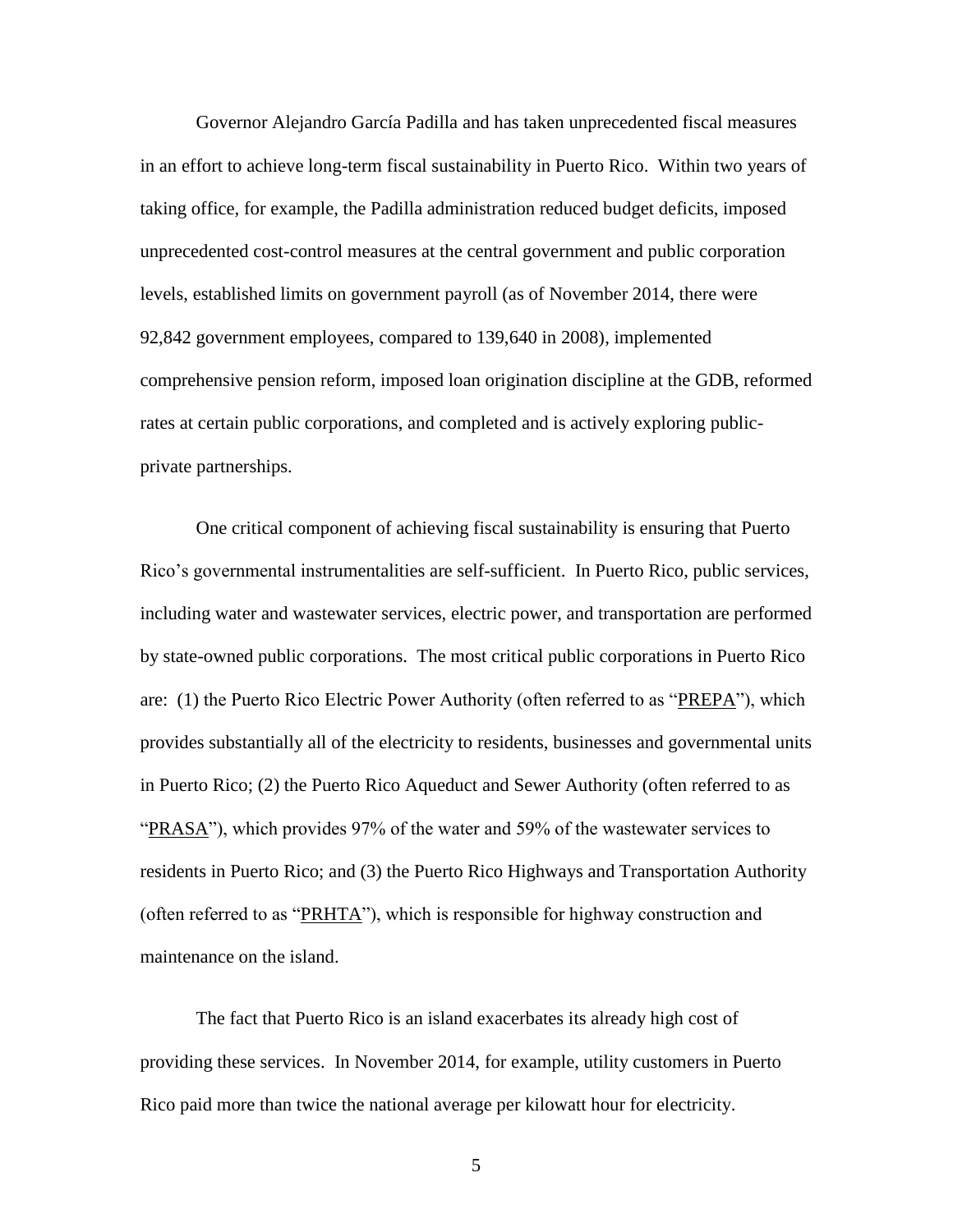Nonetheless, these public corporations have had chronic budget deficits in recent years resulting, in part, from population and economic decline. In 2012-2013 alone, the combined deficit of PREPA, PRASA, and PRHTA was over \$800 million. Public corporations have historically financed their deficits by relying on capital market financings or the central government, which has provided loans through the GDB or private sector banks. These deficits, combined with borrowings for infrastructure projects, have left these three public corporations with over \$20 billion in debt.

#### PREPA

I would like to provide additional detail on the fiscal crisis at PREPA because it provides an example that illuminates some of the challenges that Puerto Rico faces more generally in the absence of a legal regime like Chapter 9.

PREPA supplies virtually all of the electricity in Puerto Rico and carries a debt burden of over \$9 billion, including approximately over \$1.1 billion that is due on or before July 1, 2015. PREPA has been facing a financial crisis since the summer of 2014 when nearly \$700 million in revolving credit lines was set to expire and PREPA was unable to access the capital markets or secure financing from other sources. In response, the Legislative Assembly adopted the Public Corporation Debt Enforcement and Recovery Act (the "Recovery Act") to provide a framework for a consensual resolution of PREPA's liquidity and debt crisis that would have been negotiated between PREPA and its creditors. Because Puerto Rico is precluded from invoking Chapter 9 of the U.S. Bankruptcy Code, such a measure was seen as vital to bringing the necessary parties to the negotiating table. Following enactment of the Recovery Act, PREPA succeeded in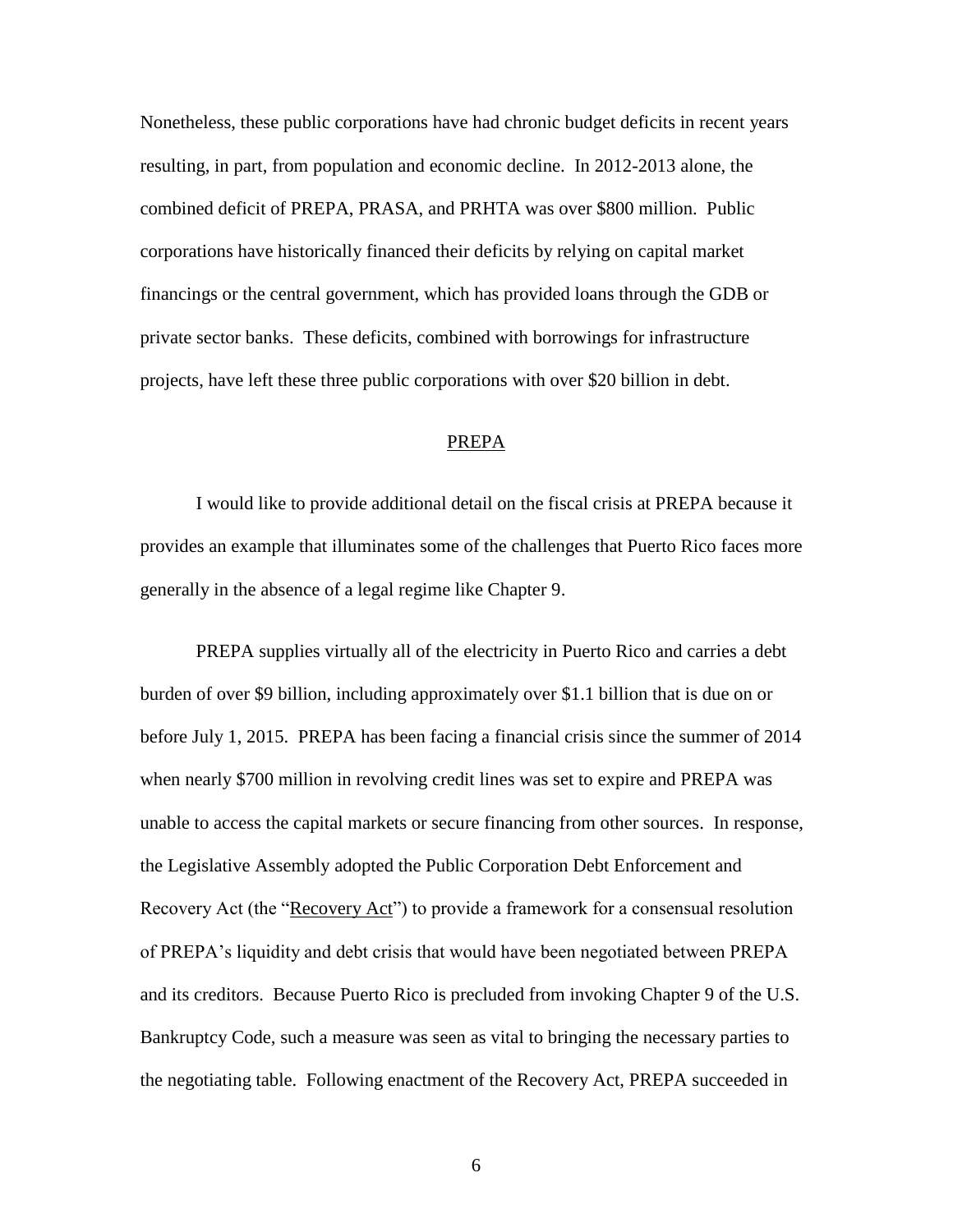executing forbearance agreements with its revolving credit-line lenders and the insurers and bondholders controlling more than 60 percent of PREPA's \$8.3 billion of outstanding power revenue bonds.

The forbearance agreements enabled PREPA to conserve cash, thereby improving its liquidity and stabilizing its operations, while also providing PREPA with muchneeded time to develop a long-term recovery plan. Under those agreements, PREPA was authorized to use funds for ordinary operational expenses that would otherwise have been required to pay debt service and was temporarily excused from making hundreds of millions of dollars in payments into reserve accounts for the payment of debt service. PREPA's ongoing ability to operate today is due in large part to the relaxation of these financial obligations during the forbearance period that may not have been possible but for the existence of the Recovery Act. In fact, the forbearance agreements expire at the end of June 2015, and PREPA faces imminent default and an uncertain future beyond June. As the sole provider of electricity in Puerto Rico, this is really not a tenable situation. Unfortunately, many other government entities in Puerto Rico could find themselves in similar positions in the future.

#### The Recovery Act

Research and experience makes clear that investors, creditors and anyone doing business in or with Puerto Rico need to have more clarity on how the Commonwealth's financial crisis might be resolved before investing in or transacting business with Puerto Rico. The establishment of an orderly and consensus-based process for addressing outstanding debt at the public corporations is absolutely vital to providing this clarity.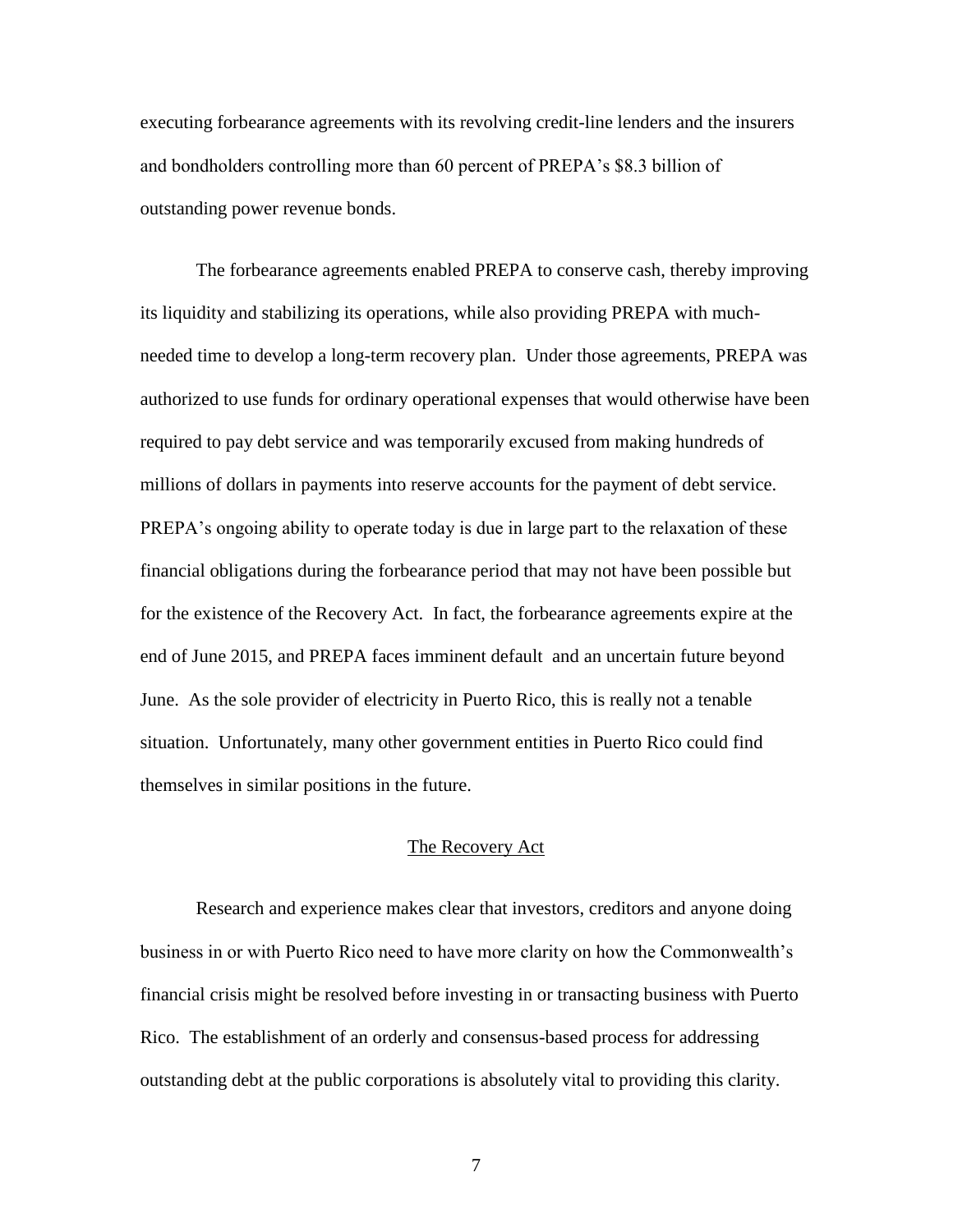Our public corporations are not eligible to reorganize under Chapter 11 of the U.S. Bankruptcy Code because they are governmental units, and they are not eligible to adjust their debts under Chapter 9 because Puerto Rico is expressly – and inexplicably – excluded from the U.S. Bankruptcy Code's definition of "State" for purposes of Chapter 9 eligibility. Prior to the enactment of the Recovery Act in June 2014, Puerto Rico was in the unique position of having no means for authorizing a legal regime under which its public corporations could adjust their debt or address creditor claims in an orderly manner.

The Legislative Assembly's adoption of the Recovery Act in 2014 was a response to the legislative gap in the U.S. Bankruptcy Code. The Recovery Act was designed to allow public corporations to adjust their debt in an orderly process – with creditor input and court supervision – while protecting the collective interest of their constituents, including bondholders and other creditors, as well Puerto Rico's residents and businesses who depend on them for the essential services they provide. The Recovery Act ensured that the provision of essential public services to Puerto Rico's residents would not be interrupted in the event of a fiscal emergency.

Immediately after the passage of the Recovery Act, two groups of PREPA bondholders filed suit, seeking judgments declaring the Recovery Act unconstitutional. On February 6, 2015, the U.S. District Court for the District of Puerto Rico enjoined enforcement of the Recovery Act, holding that the Recovery Act is unconstitutional because it is preempted by section 903 of the U.S. Bankruptcy Code. Specifically, the court concluded that Puerto Rico cannot pass a law allowing its public corporations to adjust their debts through a method of composition. The Commonwealth and the GDB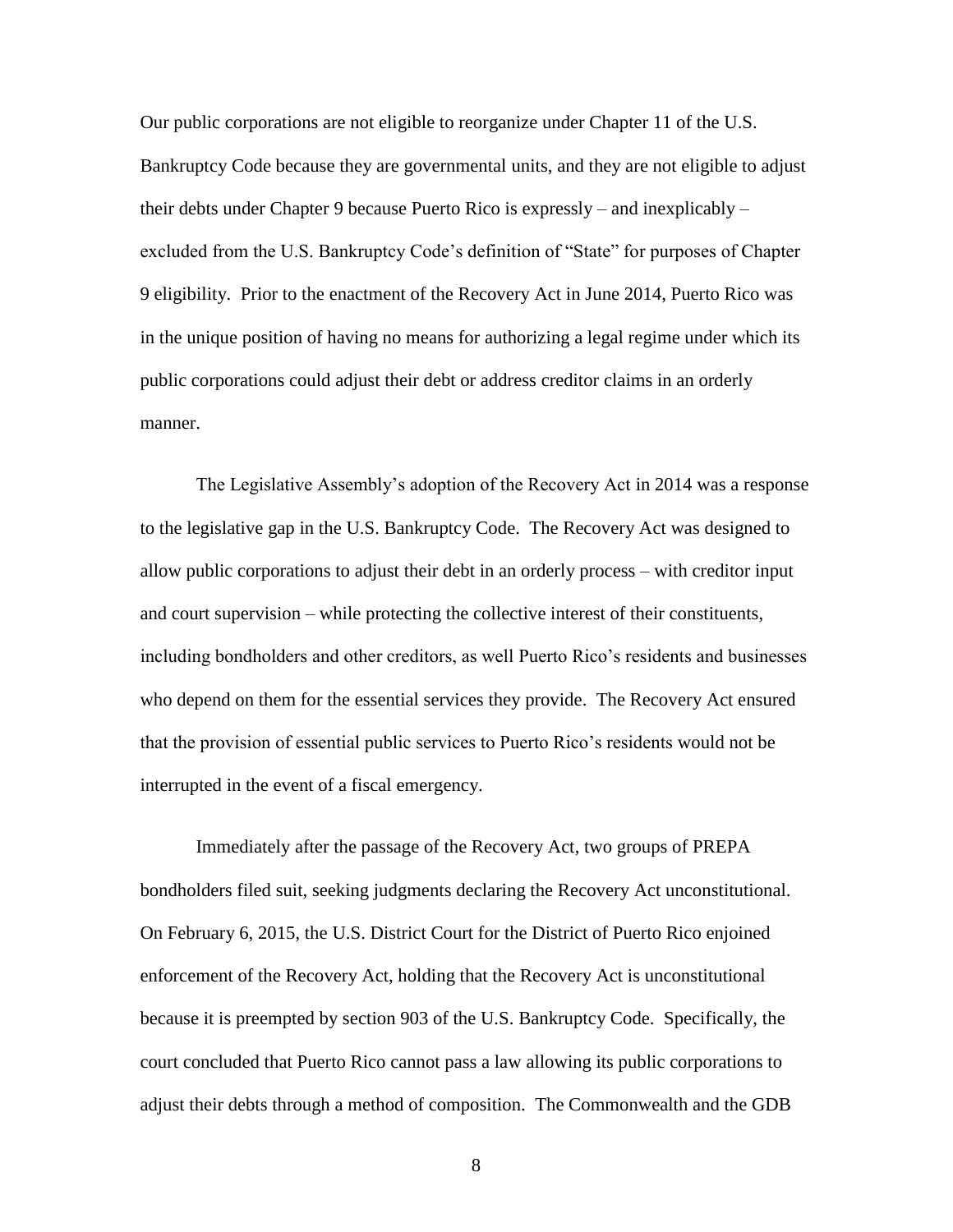have appealed the ruling and the matter is under advisement. It is not appropriate for me to comment on the specifics of the appeal, or the reasons why we believe the Recovery Act is lawful, but I can say that we are hopeful that the court will uphold the legality of the Recovery Act as a means of addressing Puerto Rico's fiscal crisis.

More recently, the Commonwealth's Resident Commissioner, the Hon. Pedro Pierluisi, who joins me on the panel, introduced legislation that would amend the U.S. Bankruptcy Code's definition of "State" to include Puerto Rico for purposes of Chapter 9. *See* H.R. 870, 114th Cong. § 2 (2015). If enacted, the Commonwealth's political subdivisions, public agencies, and instrumentalities would be treated like every other municipality in the United States. There would no longer be a need for the Recovery Act.

In the end, the practical and unfortunate result of the District Court's decision enjoining enforcement of the Recovery Act is that there is currently no available legal regime for Puerto Rico's public corporations to adjust their debts through a consensusbased, court-supervised process. In this respect, Puerto Rico is treated differently than every state in the nation.

# The Consequences of Treating Puerto Rico Differently Under the Bankruptcy Code are Significant, But Extending Chapter 9 to Puerto Rico Provides Significant Benefits

The absence of any legislative tools to adjust the debts of Puerto Rico's public corporations has exacerbated Puerto Rico's fiscal challenges by creating an environment of uncertainty that makes it more difficult to address these challenges. It has increased Puerto Rico's cost of borrowing; it may require Puerto Rico to take extraordinary liquidity measures to ensure the continued performance of essential public services; it may encourage creditors to race to the courthouse and exercise remedies that include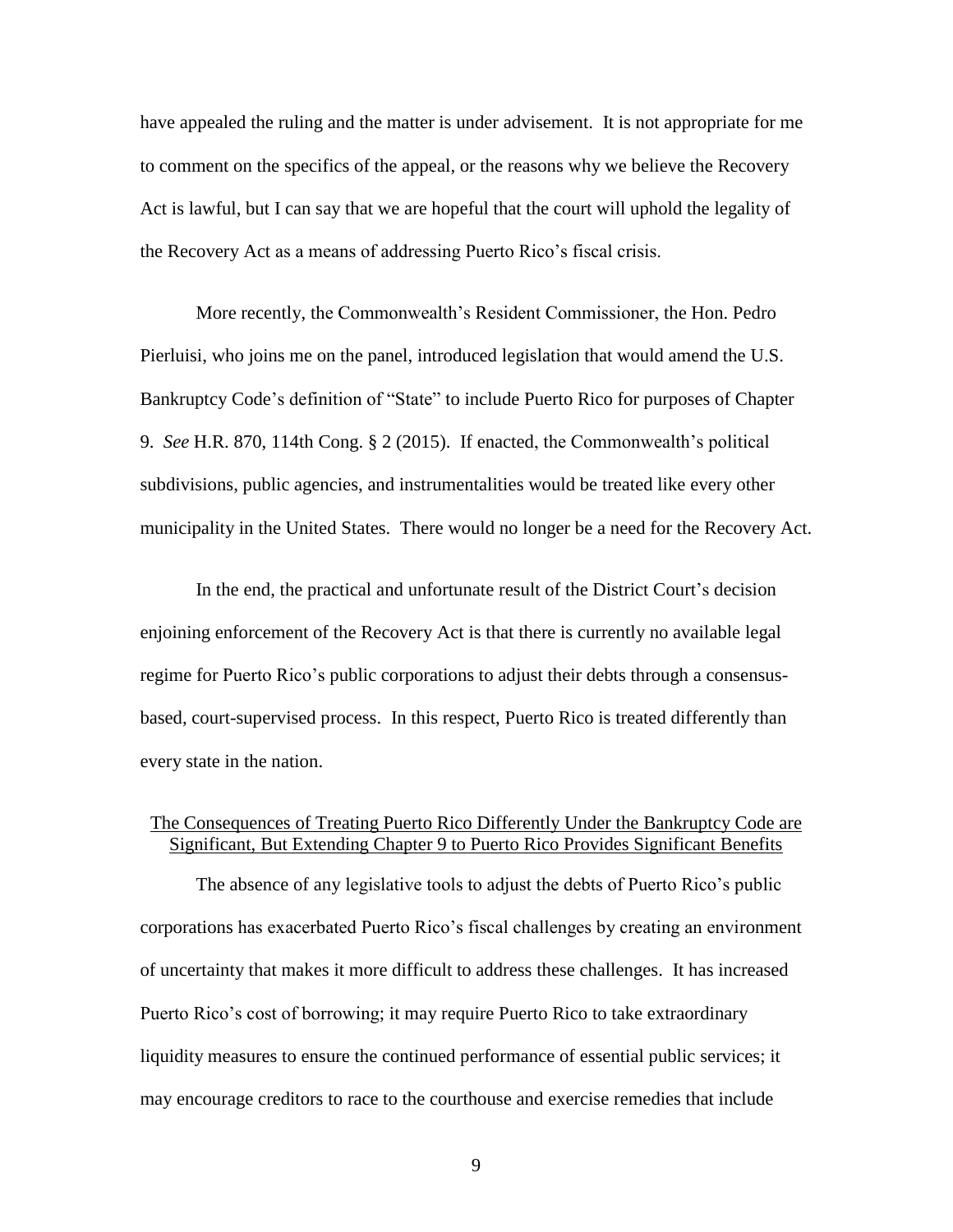attempting to appoint a receiver; and it will ultimately depress economic growth in Puerto Rico, making long-term investment and capital expenditure plans at the public corporations impossible.

Extending Chapter 9 to Puerto Rico, however, would provide significant benefits to all stakeholders.

First, Chapter 9 provides an orderly process for debt adjustment that is understood by the capital markets, creditors, prospective lenders, and suppliers. Specifically, it provides a framework that requires the public corporation to negotiate in good faith, creating an ideal environment to reach consensus under the supervision of an experienced court. Chapter 9 has also been tested many times, including, most recently, in Detroit, Michigan, Stockton, California, and Jefferson County, Alabama, to name a few. These municipalities are now on their way to recovery and renewed prosperity.

Second, public corporations in Chapter 9 would be permitted to obtain debtor-inpossession financing and use cash collateral under well-tested procedures, permitting the continuation of normal operations and the provision of essential public services to Puerto Rico's residents. Third, oversight by a U.S. Bankruptcy Judge with expertise in insolvency matters will also ensure that all parties in interest have recourse to an independent arbiter and no party is denied its rights.

In short, the virtue of Chapter 9 can be seen in the successes of its most recent graduates, including the City of Detroit, whose adjustment proceedings lasted less than 18 months, and Stockton, whose adjustment proceedings lasted less than two years.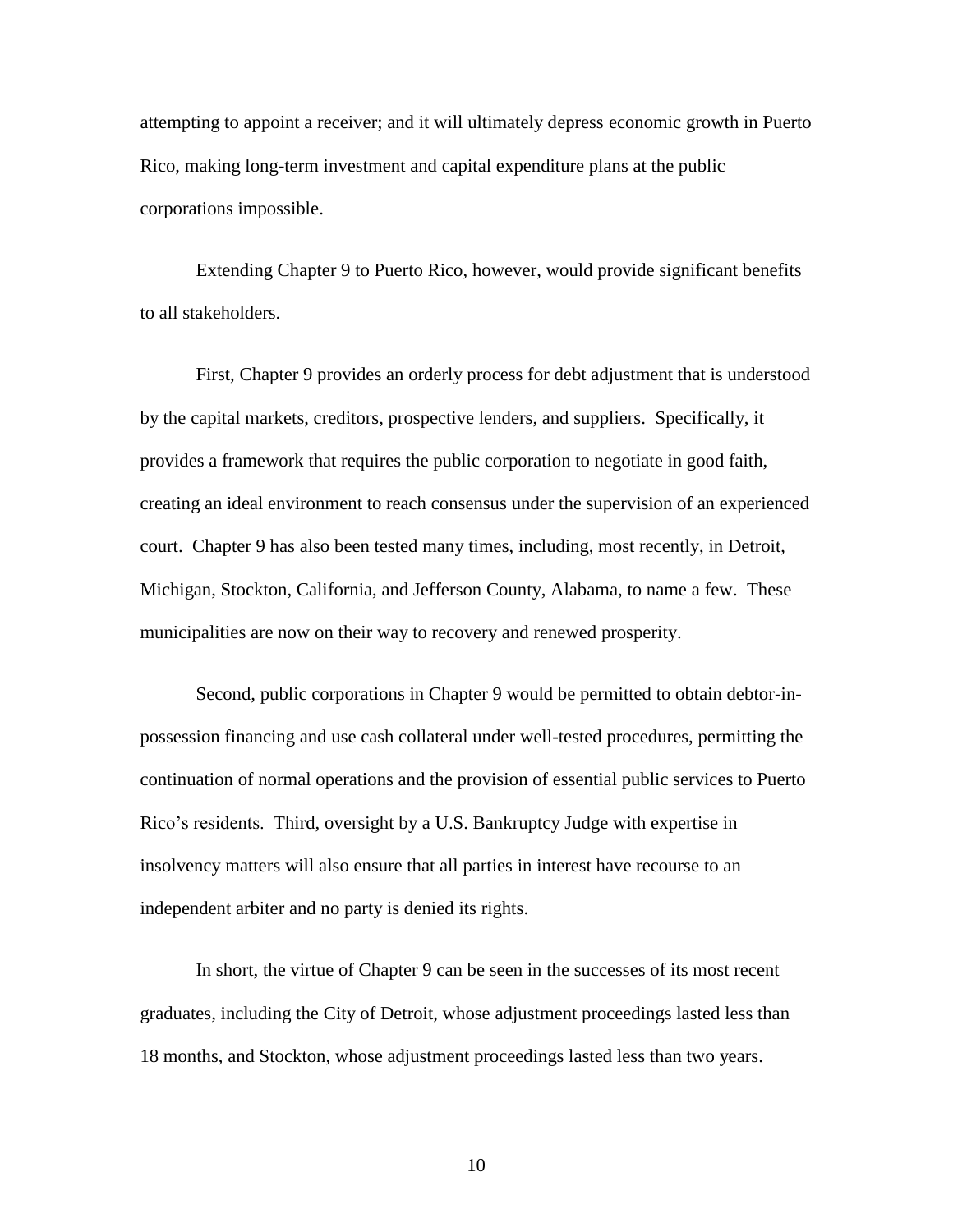There is simply no good reason to deny the residents and creditors of Puerto Rico what has proven time and again to be a vital tool for recovering from dire economic straits.

#### Congress Can Take Other Measures to Assist Puerto Rico in Navigating Through this Crisis

There are a number of other measures Congress can take to assist Puerto Rico during this financial crisis. For example, Congress could provide Puerto Rico with a limited exemption from the Merchant Marine Act of 1920, which is more commonly known as the "Jones Act," to significantly reduce the cost of doing business and delivery services in Puerto Rico. The Jones Act imposes significant restrictions on shipping between United States ports, thereby significantly driving up the cost of all goods in Puerto Rico and depressing the Puerto Rican economy. The Jones Act requires that all goods shipped, or passengers conveyed, by water between ports in the United States, including ports in Puerto Rico, be carried in U.S.-flagged ships, which are primarily constructed in the United States and owned and crewed by U.S. Citizens and permanent residents. Because Puerto Rico is an island economy, the Jones Act disproportionately harms the local economy. Specifically, the Jones Act severely limits the supply and increases the costs of shipping services, imposing a substantial burden on local productivity (this is particularly pronounced in Puerto Rico's energy sector – including PREPA – because nearly all of the electricity is generated by oil that is shipped to Puerto Rico). Congress could even grant a temporary exemption from the Jones Act in order to evaluate its impact on Puerto Rico's economy and assess the costs and benefits of a permanent exemption.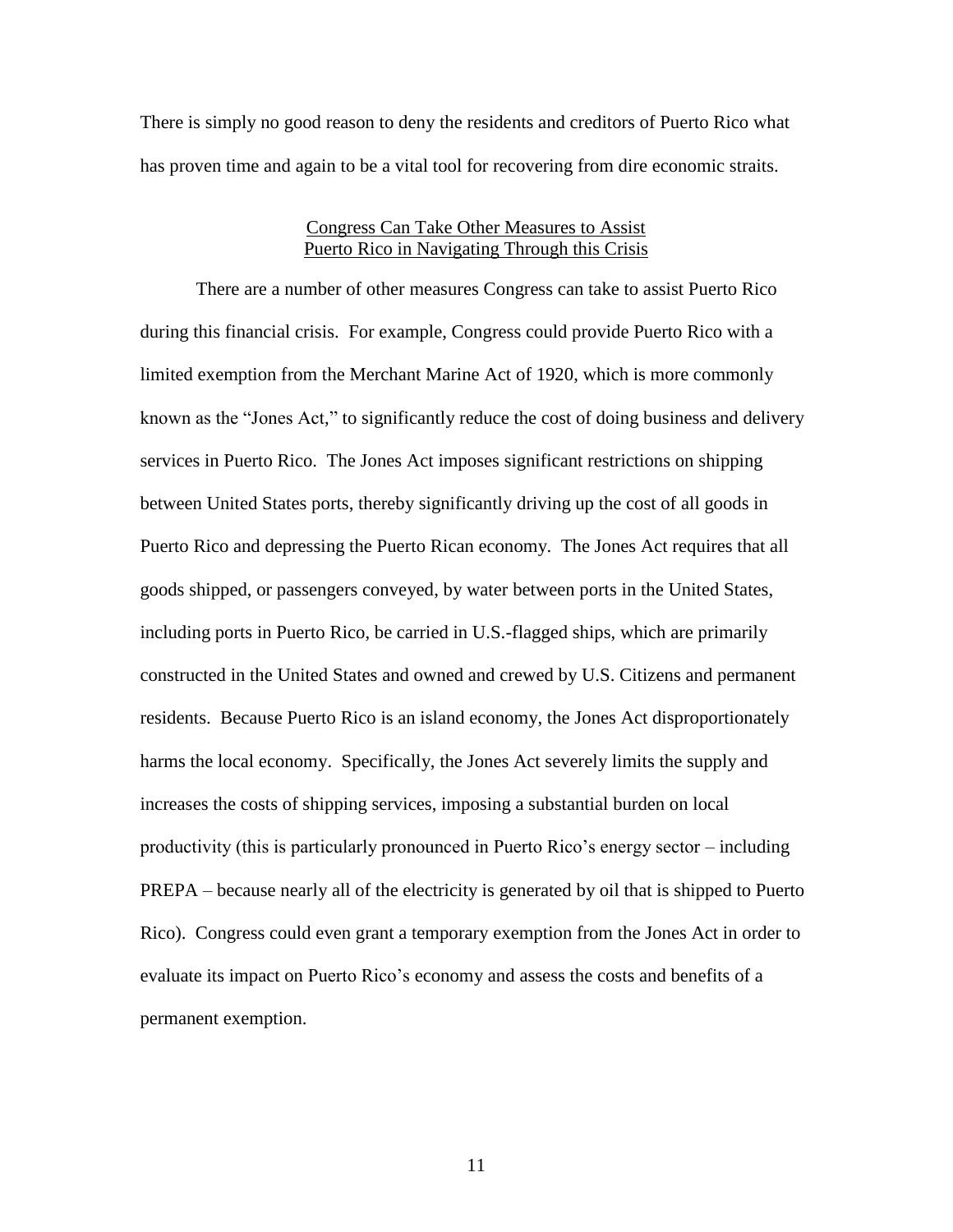Moreover, Congress needs to fix the significant reductions in federal healthcare funding that will harm Puerto Rico's residents in the near future. Puerto Rico has begun experiencing significant reductions in federal healthcare funding. These reductions are not in line with funding treatment received by the 50 States and they threaten the health and welfare of Puerto Ricans, as well as Puerto Rico's financial and economic stability. I understand that a further reduction will occur when the 2016 Center for Medicaid and Medicare Services rate structure becomes effective and cuts Medicare Advantage funding by 11% in Puerto Rico while increasing it by 3% on the mainland. This cut compounds the difficulties that Puerto Ricans – who pay the same Social Security and Medicare taxes as mainland residents, but receive significantly lower reimbursement rates – face. It also threatens the viability of Medicare Advantage on a going-forward basis, and should Medicare Advantage collapse, patients may move to Mi Salud, Puerto Rico's Medicaid program, which already receives 70% lower reimbursement rates than any mainland state and faces a funding shortfall within the next few years, when a grant provided under the Affordable Care Act is exhausted.

Finally, Congress and the U.S. Department of the Treasury can provide clarity on the creditability of certain taxes paid in Puerto Rico pursuant to a local law known as Act 154 on federal income tax returns. Act 154, which was enacted in 2010, imposed a special temporary excise tax and has become one of Puerto Rico's principal sources of tax revenue. Act 154 revenues accounted for approximately 20% of Puerto Rico's General Fund revenues in 2012, 2013, and 2014. The Act 154 tax base is very small (only 27 groups of affiliated taxpayers paid the special temporary excise tax in fiscal year 2015), and six of these groups accounted for approximately 75% of collections. The